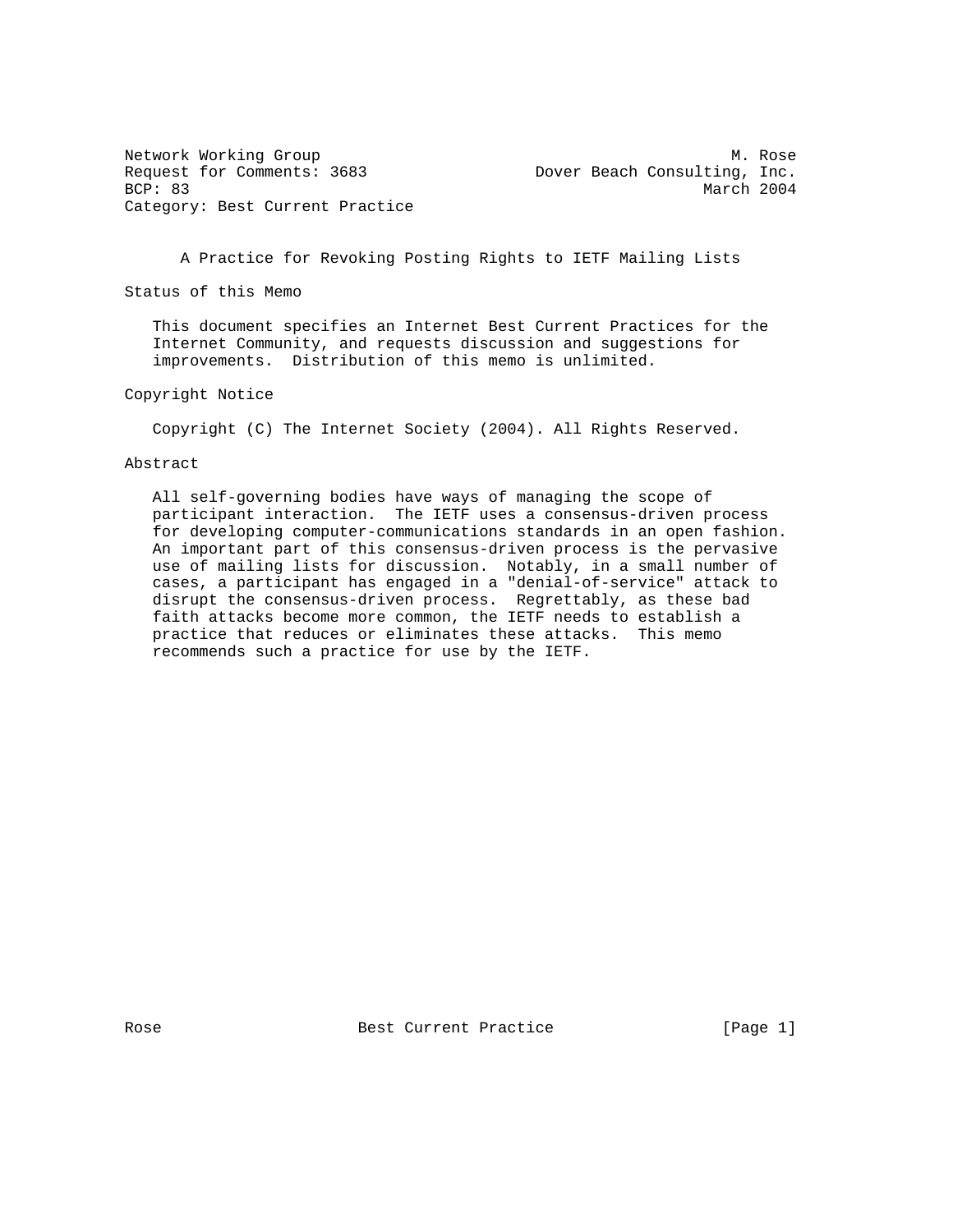Table of Contents

|  | 4. Security Considerations 8 |  |  |  |  |  |  |  |  |  |  |
|--|------------------------------|--|--|--|--|--|--|--|--|--|--|
|  |                              |  |  |  |  |  |  |  |  |  |  |
|  |                              |  |  |  |  |  |  |  |  |  |  |
|  |                              |  |  |  |  |  |  |  |  |  |  |
|  |                              |  |  |  |  |  |  |  |  |  |  |

Rose Best Current Practice [Page 2]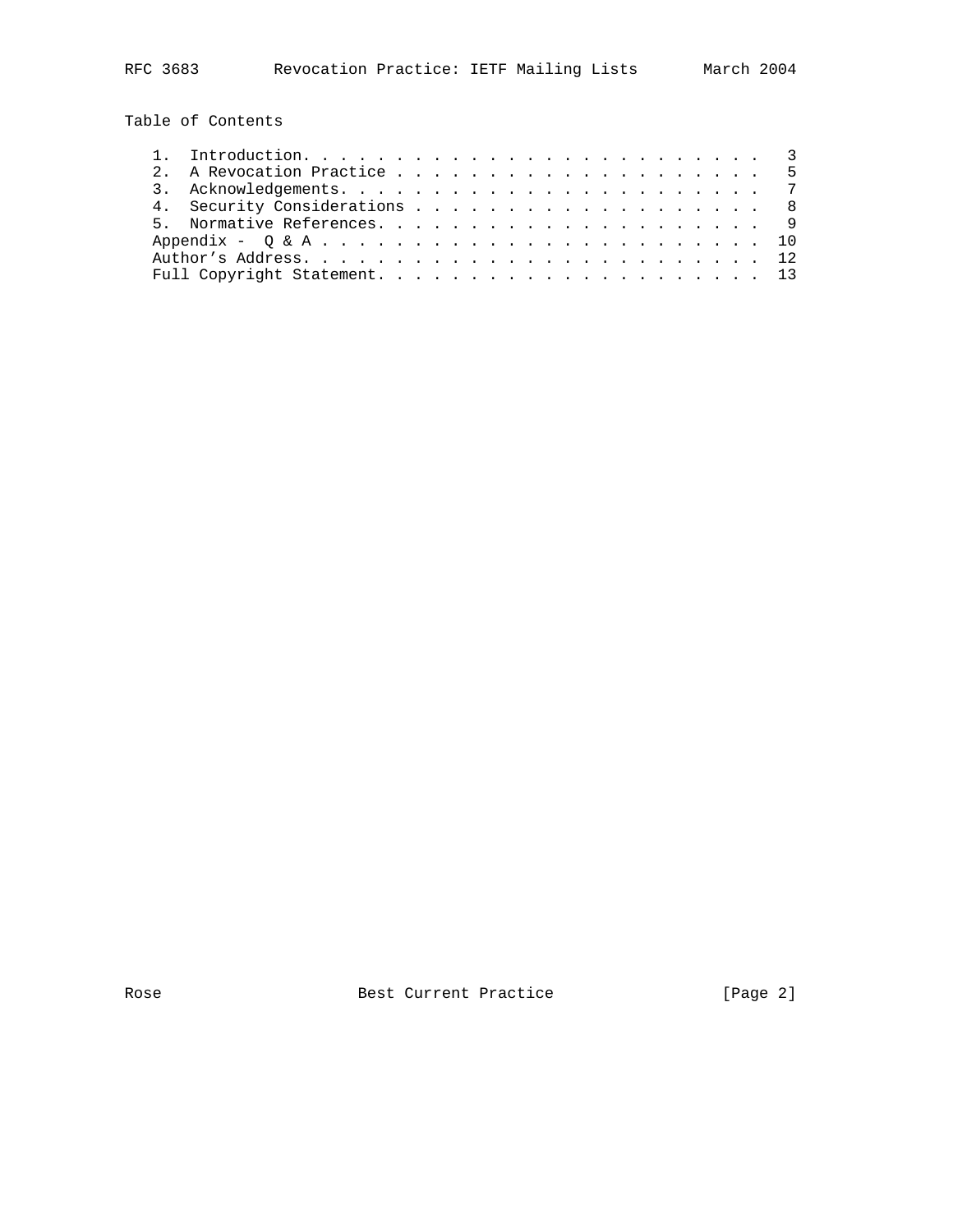## 1. Introduction

 All self-governing bodies have ways of managing the scope of participant interaction. For example, deliberative assemblies often employ "rules of order" for determining who gets to speak, when, and for how long. Similarly, there is widespread agreement in so-called "liberal" societies that the right to free speech is not absolute, e.g., political speech is given more leeway than commercial speech, and some forms of speech (e.g., egregious libel or incitement to violence) are considered unacceptable.

 The IETF uses a consensus-driven process for developing computer communications standards in an open fashion. An important part of this consensus-driven process is the pervasive use of mailing lists for discussion. Unlike many other organizations, anyone may post messages on those IETF mailing lists, and in doing so, participate in the IETF process. Historically, this approach has worked very well in the IETF, as it fosters participation from a wide range of stakeholders. (For the purposes of this memo, the term "IETF mailing list" refers to any mailing list functioning under IETF auspices, such as the IETF general discussion list, or a working group or design team mailing list.)

 Notably, in a small number of cases, a participant has engaged in what amounts to a "denial-of-service" attack to disrupt the consensus-driven process. Typically, these attacks are made by repeatedly posting messages that are off-topic, inflammatory, or otherwise counter-productive. In contrast, good faith disagreement is a healthy part of the consensus-driven process.

 For example, if a working group is unable to reach consensus, this is an acceptable, albeit unfortunate, outcome; however, if that working group fails to achieve consensus because it is being continuously disrupted, then the disruption constitutes an abuse of the consensus-driven process. Interactions of this type are fundamentally different from "the lone voice of dissent" in which a participant expresses a view that is discussed but does not achieve consensus. In other words, individual bad faith should not trump community goodwill.

Rose Best Current Practice [Page 3]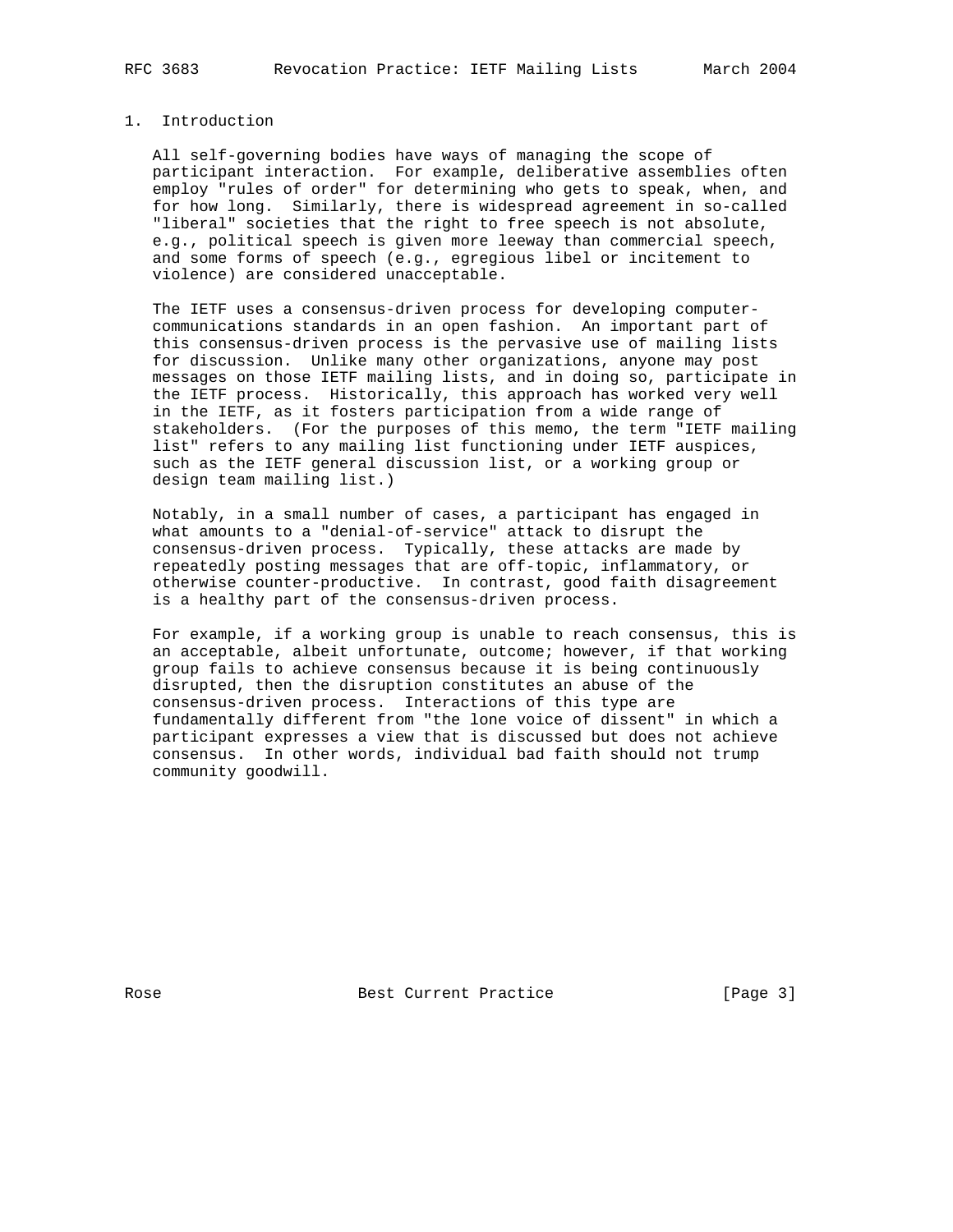Guidelines have been developed for dealing with abusive behavior (c.f., Section 3.2 of [1] and [2]). Although not exhaustive, examples of abusive or otherwise inappropriate postings to IETF mailing lists include:

- o unsolicited bulk e-mail;
- o discussion of subjects unrelated to IETF policy, meetings, activities, or technical concerns;
- o unprofessional commentary, regardless of the general subject; and,
- o announcements of conferences, events, or activities that are not sponsored or endorsed by the Internet Society or IETF.

 In practice, the application of those guidelines has included the temporary suspension of posting rights to a specific mailing list. If necessary, the length of the suspension has been increased with each successive suspension. In many cases, applying those guidelines will produce the desired modification in behaviour. However, when those guidelines fail to provide the desired modification in behaviour, more drastic measures should be available to reduce or eliminate these attacks' impact on the IETF process.

This document describes one such drastic measure.

Rose Best Current Practice [Page 4]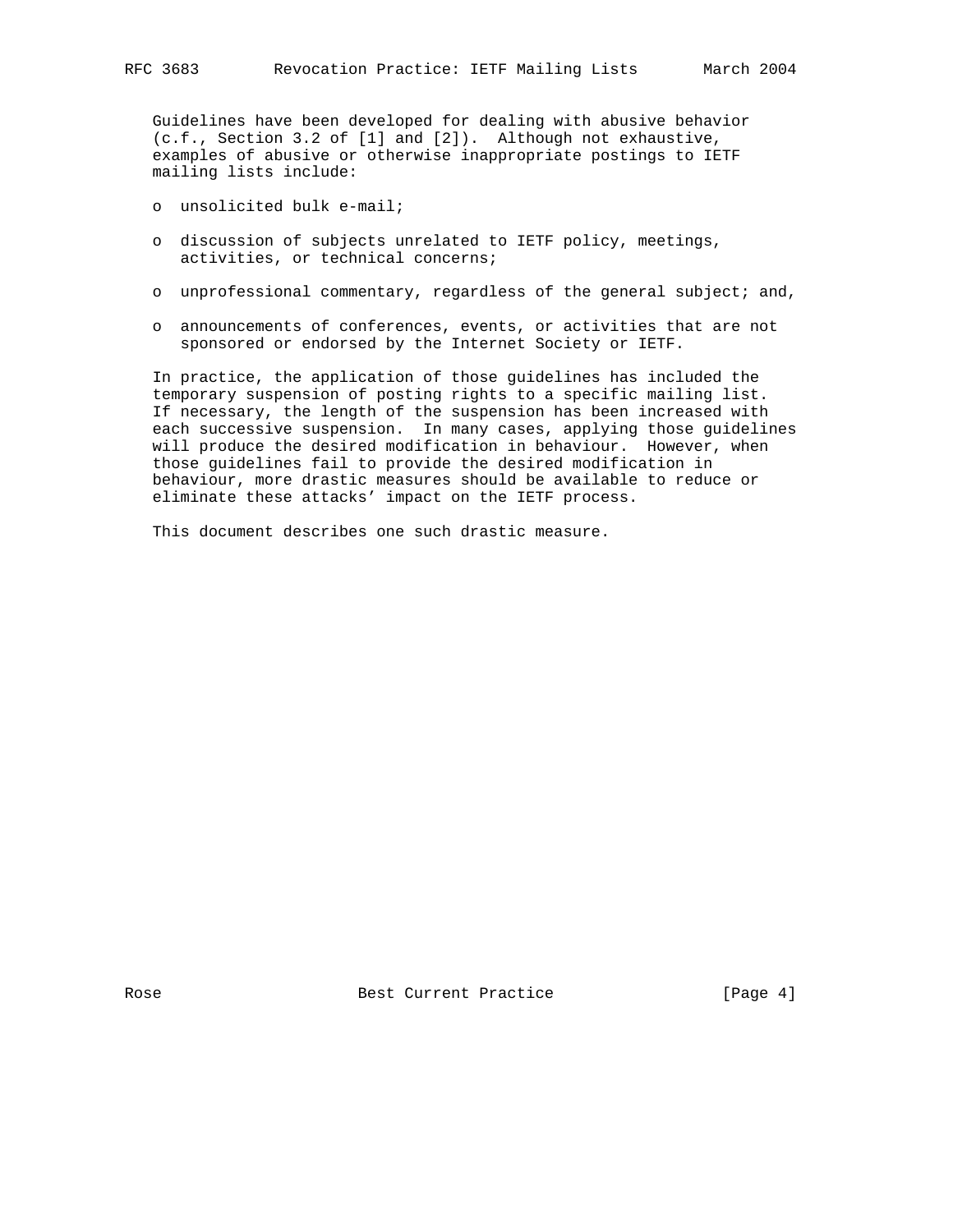### 2. A Revocation Practice

 Please refer to [3] for the meaning conveyed by the uppercase words in this section.

 As a part of its activities, the Internet Engineering Steering Group (IESG) makes decisions about "actions". Typically, an action refers to the publication of a document on the standards-track, the chartering of a working group, and so on. This memo recommends that the IESG also undertake a new type of action, termed a PR-action ("posting rights" action).

 A PR-action identifies one or more individuals, citing messages posted by those individuals to an IETF mailing list, that appear to be abusive of the consensus-driven process. If approved by the IESG, then:

- o those identified on the PR-action have their posting rights to that IETF mailing list removed; and,
- o maintainers of any IETF mailing list may, at their discretion, also remove posting rights to that IETF mailing list.

 Once taken, this action remains in force until explicitly nullified and SHOULD remain in force for at least one year.

 One year after the PR-action is approved, a new PR-action MAY be introduced which restores the posting rights for that individual. The IESG SHOULD consider the frequency of nullifying requests when evaluating a new PR-action. If the posting rights are restored the individual is responsible for contacting the owners of the mailing lists to have them restored.

 Regardless of whether the PR-action revokes or restores posting rights, the IESG follows the same algorithm as with its other actions:

- 1. it is introduced by an IESG Area Director (AD), who, prior to doing so, may choose to inform the interested parties;
- 2. it is published as an IESG last call on the IETF general discussion list;
- 3. it is discussed by the community;

Rose Best Current Practice [Page 5]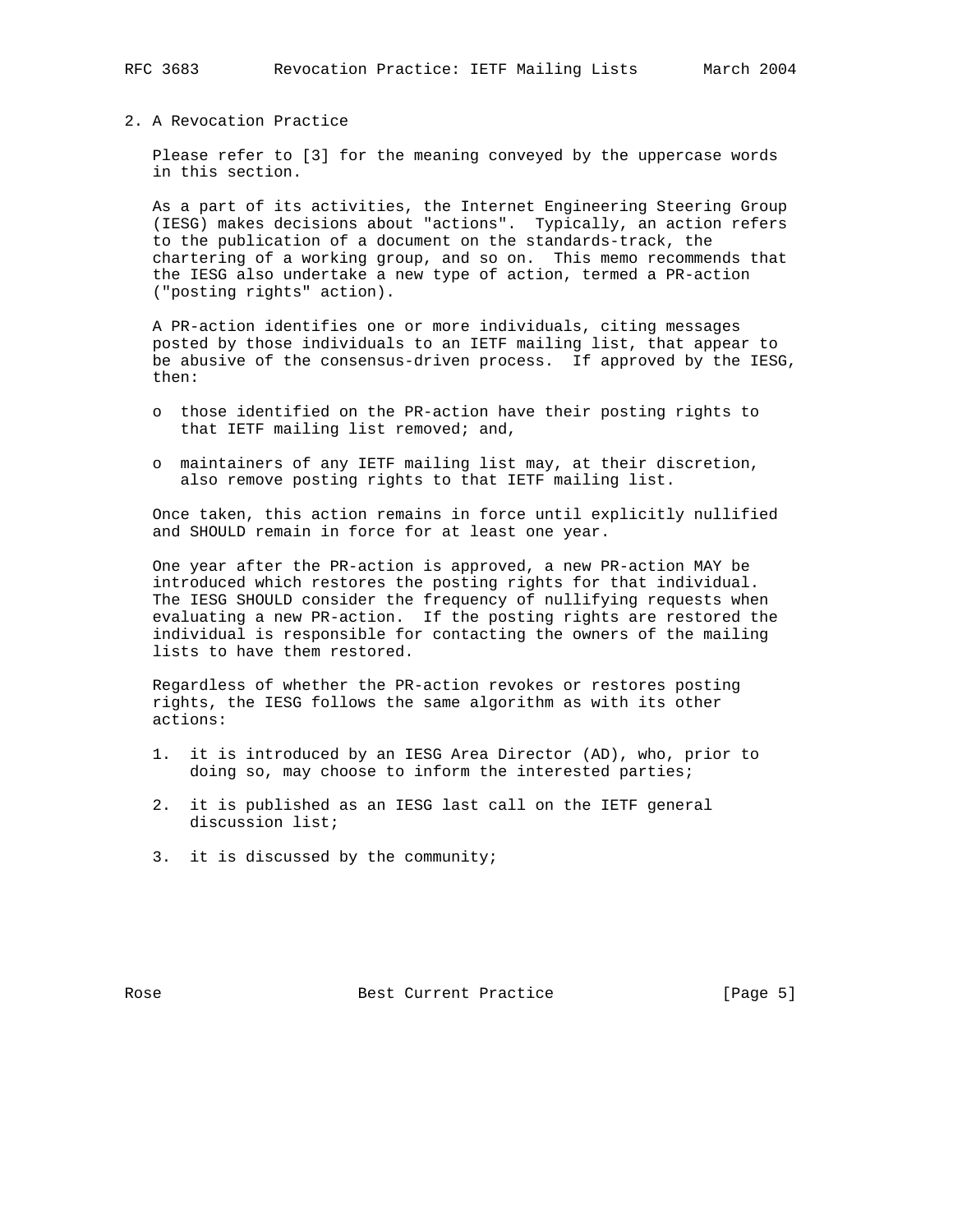- 4. it is discussed by the IESG; and, finally,
- 5. using the usual consensus-based process, it is decided upon by the IESG.

 Of course, as with all IESG actions, the appeals process outlined in [4] may be invoked to contest a PR-action approved by the IESG.

 Working groups SHOULD ensure that their associated mailing list is manageable. For example, some may try to circumvent the revocation of their posting rights by changing email addresses; accordingly it should be possible to restrict the new email address.

 Finally, note that the scope of a PR-action deals solely with posting rights. Consistent with the final paragraph of Section 3.2 of [1], no action may be taken to prevent individuals from receiving messages sent to a mailing list.

Rose Best Current Practice [Page 6]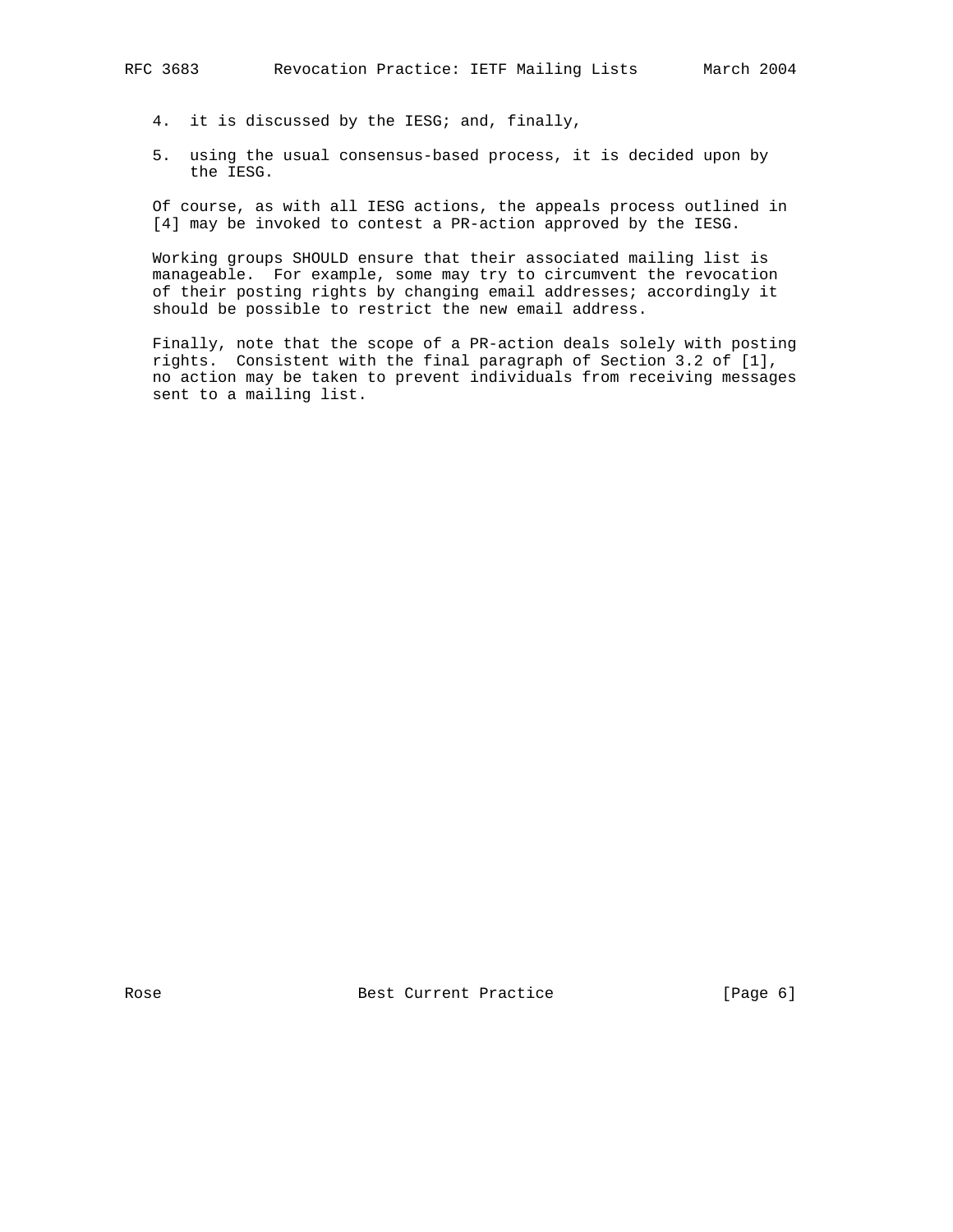# 3. Acknowledgements

 The author gratefully acknowledges the contributions of: Brian Carpenter, Jim Galvin, Jeff Haas, Ted Hardie, Russ Housley, Thomas Narten, Jon Peterson, Margaret Wasserman, and Bert Wijnen.

Rose Best Current Practice [Page 7]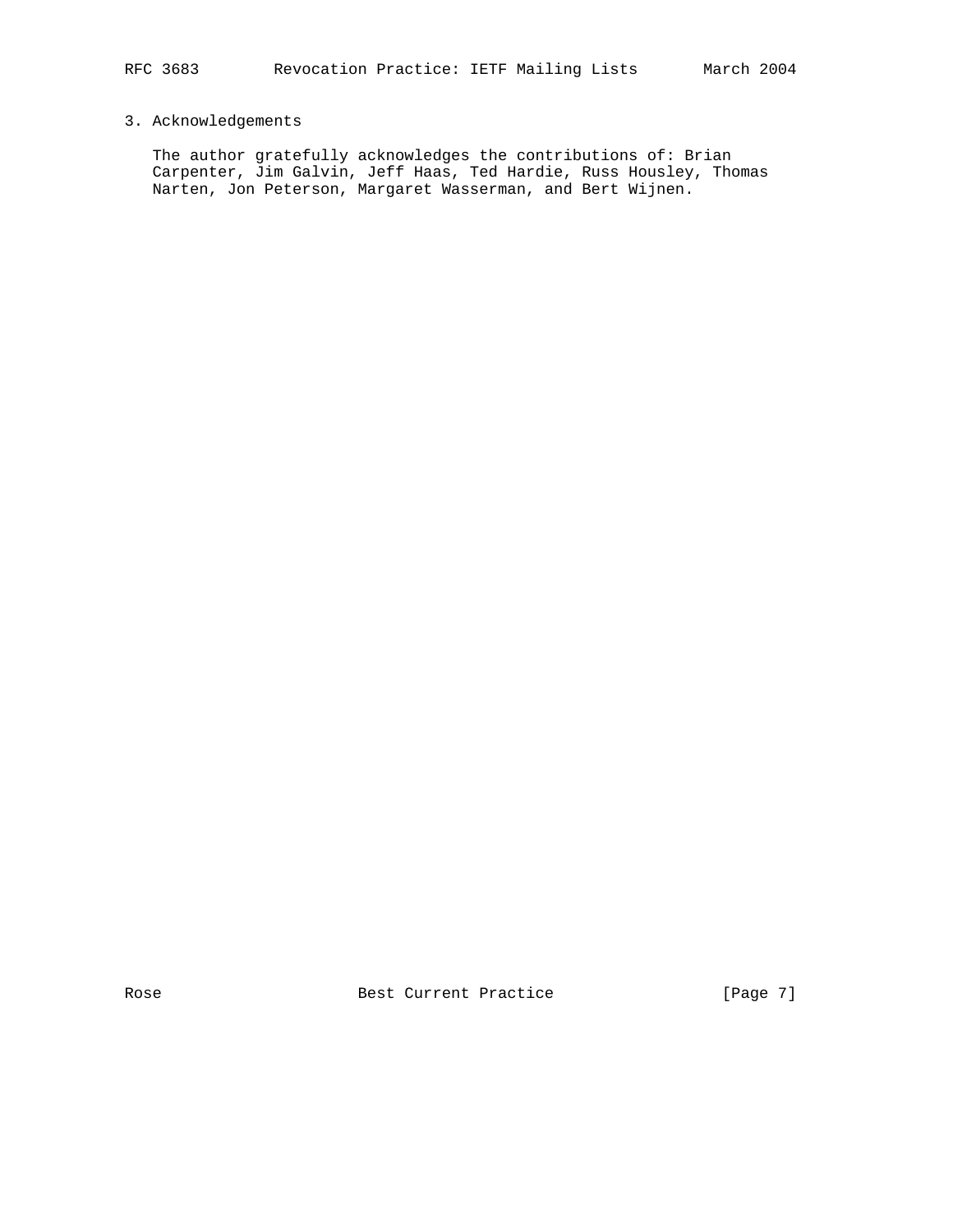## 4. Security Considerations

This memo deals with matters of process, not protocol.

 A reasonable person might note that this memo describes a mechanism to throttle active denial-of-service attacks against the consensus driven process used by the IETF.

Rose **Best Current Practice** [Page 8]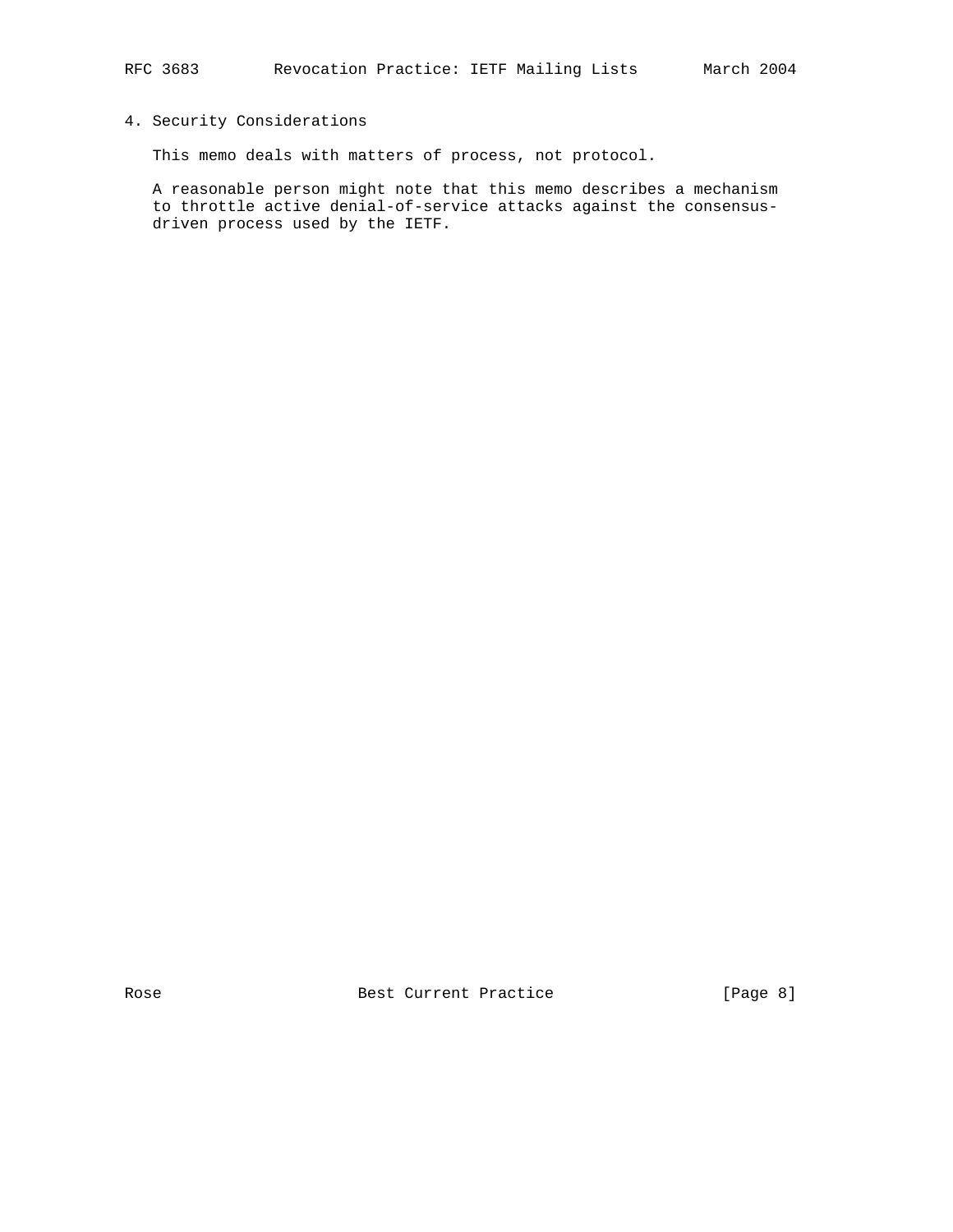## 5. Normative References

- [1] Bradner, S., "IETF Working Group Guidelines and Procedures", BCP 25, RFC 2418, September 1998.
	- [2] Harris, S., "IETF Discussion List Charter", BCP 45, RFC 3005, November 2000.
	- [3] Bradner, S., "Key words for use in RFCs to Indicate Requirement Levels", BCP 14, RFC 2119, March 1997.
	- [4] Bradner, S., "The Internet Standards Process -- Revision 3", BCP 9, RFC 2026, October 1996.

Rose Best Current Practice [Page 9]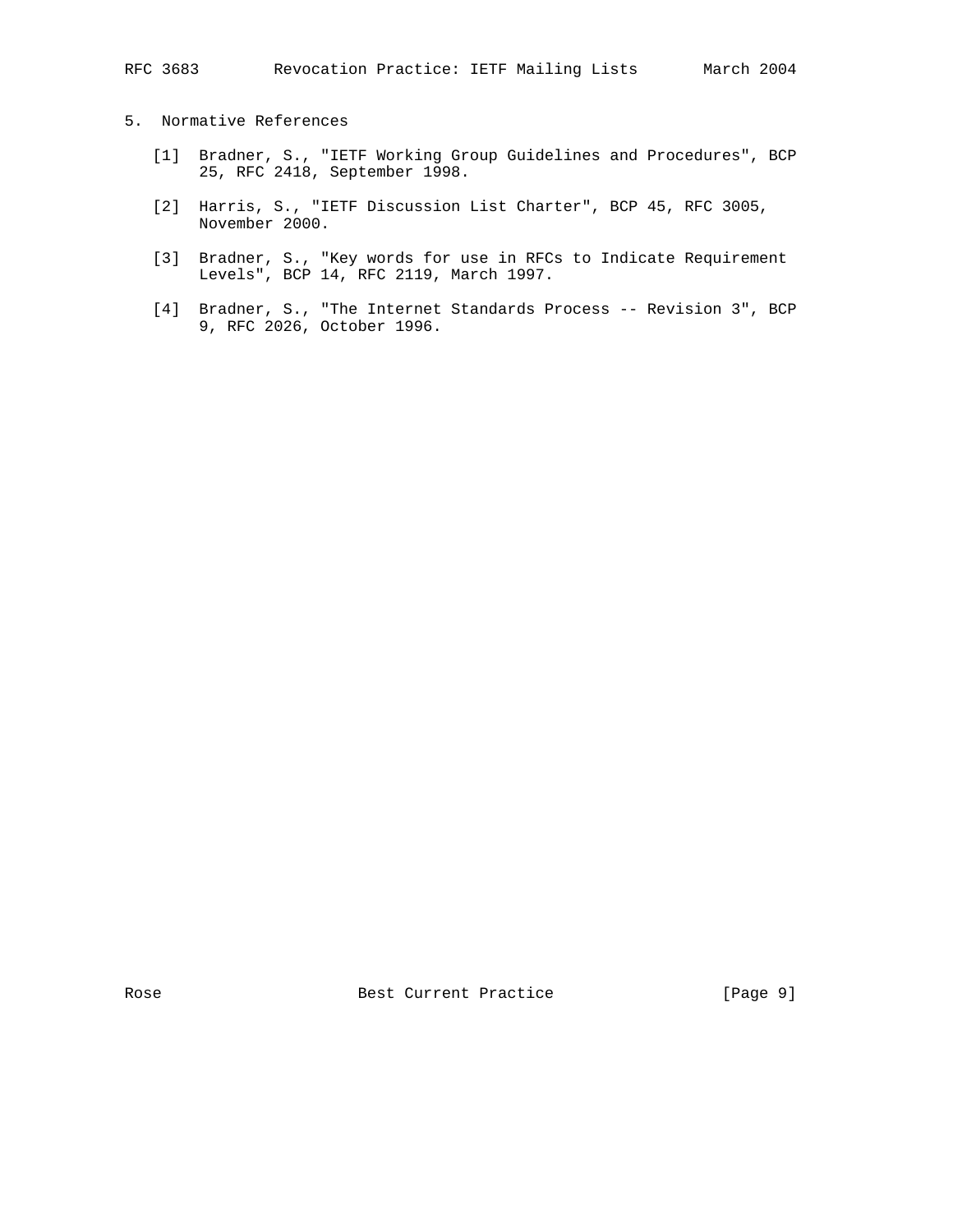Appendix A. Q & A

Q: Isn't a year too long?

A: No.

 An initial PR-action is not undertaken lightly. It is approved only after a period of substantive consideration and community review. If a PR-action is approved, then this indicates that a serious situation has arisen.

- Q: Why not require one PR-action per IETF mailing list?
- A: To do so would enable a prolonged series of denial-of-service attacks.

 If someone is poorly-behaved on one IETF mailing list, but well behaved on another, then the maintainer for the second IETF mailing list needn't revoke posting rights. However, the more likely scenario is that someone who behaves poorly on one IETF mailing list is unwilling to be well-behaved on any IETF mailing list.

- Q: Should the initiation of a PR-action come from outside the IESG?
- A: Informally, sure; formally, no.

 Under the IETF's consensus-driven process, IESG actions are always formally initiated by an IESG Area Director (AD). In practice, the motivation for an IESG member to initiate an action almost always comes from outside the IESG. For example, when a working group (WG) reaches consensus on a document, the WG chair informs the relevant AD that the document is ready for the AD to consider it for a document action. In the case of this document -- an IETF individual submission -- the author will iteratively circulate the document for wide discussion and make revisions. At some point, the author will contact an AD and ask for a document action to publish this document as a Best Current Practice (BCP).

- Q: Is this censorship?
- A: Only if you believe in anarchy.

 What is important is that the rules surrounding PR-actions exhibit the same properties used by the rest of the consensus-based process.

Rose Best Current Practice [Page 10]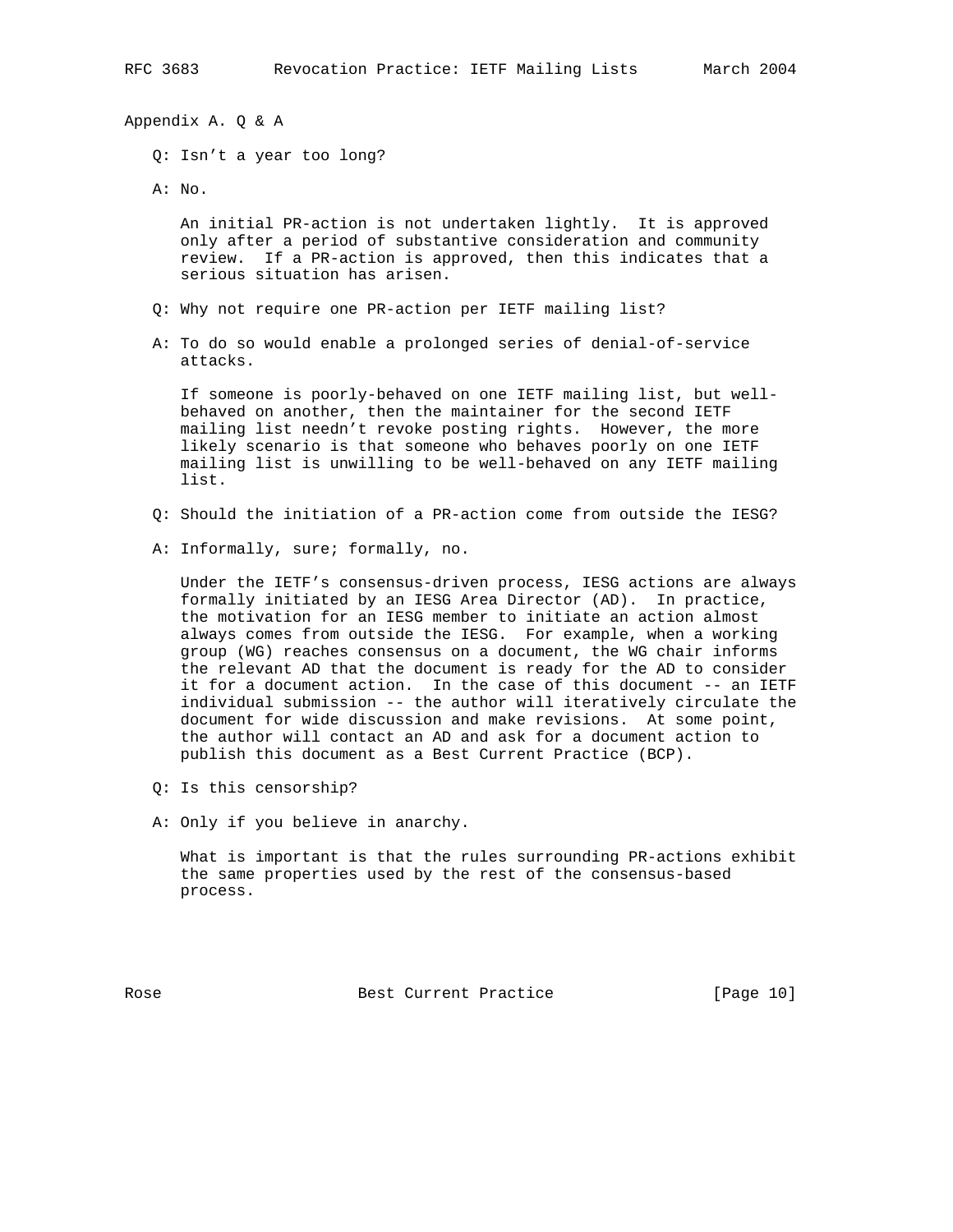Q: C'mon! You really are a closet fascist.

A: No, I'm a libertarian.

 Frankly, I would prefer that people behave reasonably and act in good faith. Since my first involvement with the IETF (nee GADS, circa 1983), everyone understood that reasonable behavior was a good thing. After 20 years, I regret to inform you that this step is inevitable.

Rose Best Current Practice [Page 11]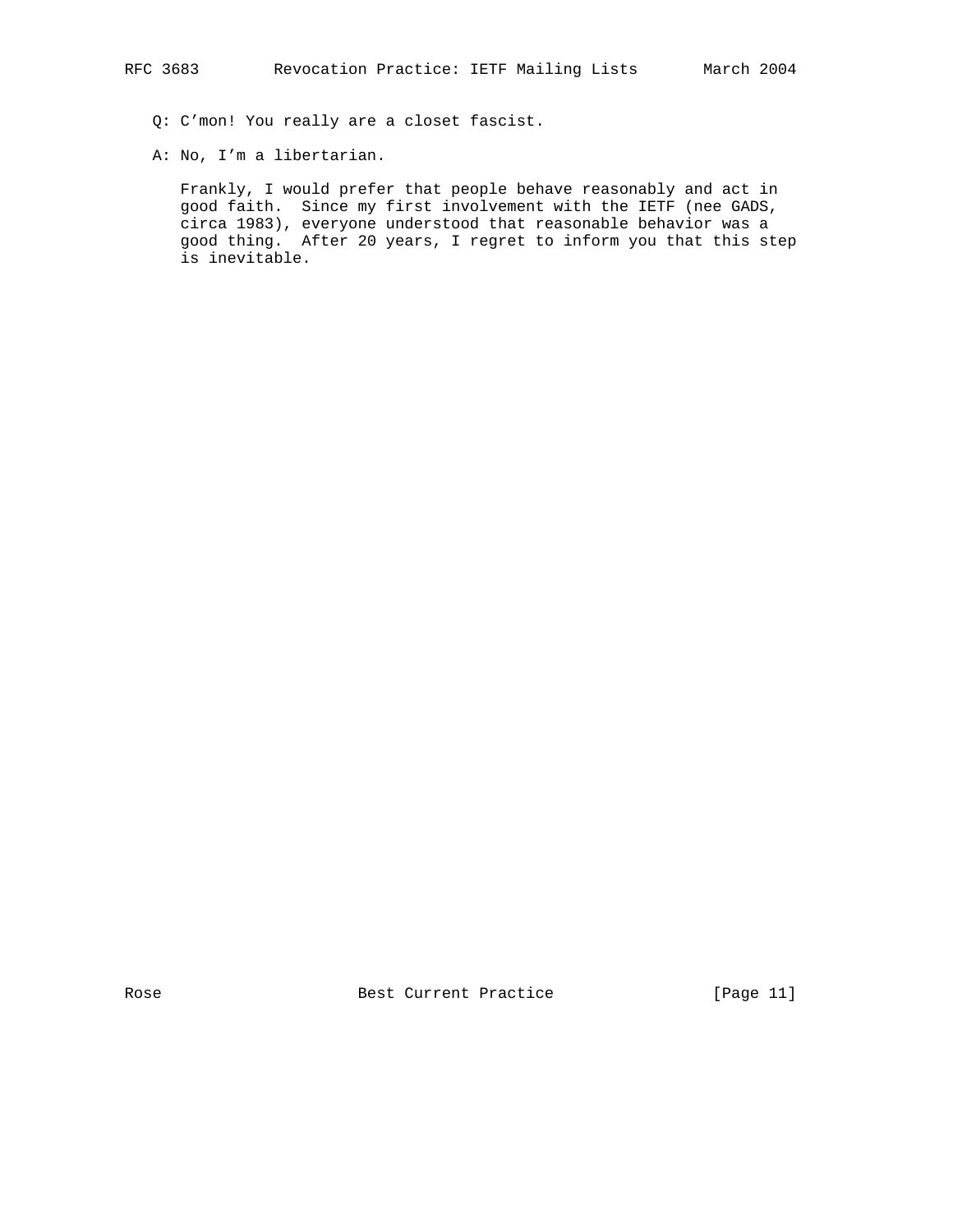Author's Address

 Marshall T. Rose Dover Beach Consulting, Inc. POB 255268 Sacramento, CA 95865-5268 US

 Phone: +1 916 483 8878 EMail: mrose@dbc.mtview.ca.us

Rose Best Current Practice [Page 12]